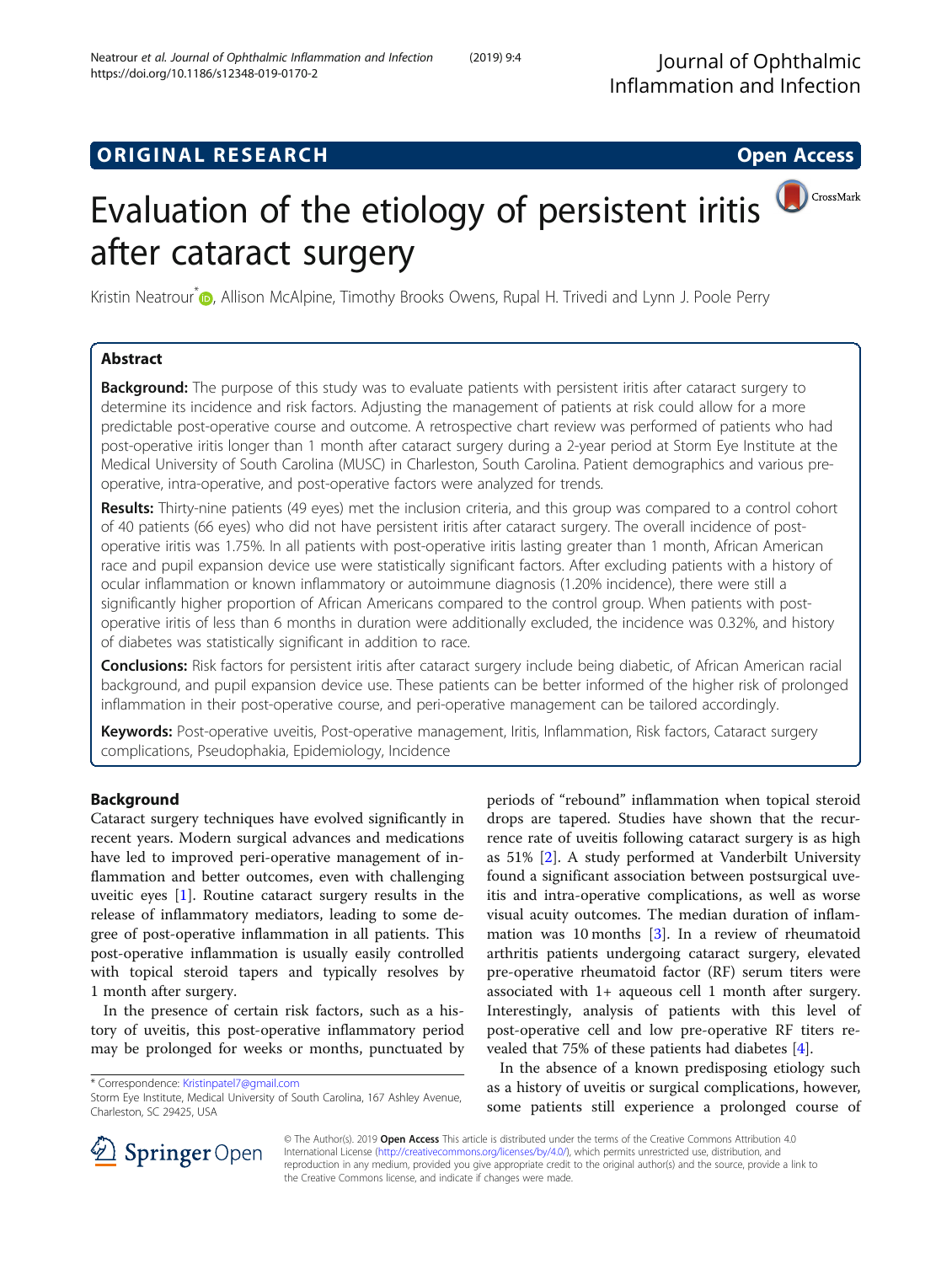inflammation after cataract surgery. The unique characteristics shared by this subset of patients have not been previously studied.

The purpose of this study was to evaluate patients who developed prolonged post-operative iritis, but who had no known risk factors, in order to determine the incidence and possible underlying etiologies or predisposing factors. To investigate this, a 2-year retrospective chart review was performed of patients at Storm Eye Institute at the Medical University of South Carolina (MUSC) who developed post-operative iritis persisting longer than 1 month after cataract surgery. Patient demographics and various pre-operative, intra-operative, and post-operative factors were evaluated for trends. These results were then compared to a cohort of patients who did not have persistent post-operative iritis to evaluate for statistically unique characteristics.

#### Methods

The MUSC Institutional Review Board approved this retrospective study, and the research followed the tenets of the Declaration of Helsinki. The data requests were submitted through the Services, Pricing, and Application for Research Centers (SPARC) at MUSC, and this process complied with the Health Insurance Portability and Accountability Act. A list of medical record numbers was provided for all patients in the 2-year time period (from November 2013 to September 2015) whose charts had International Classification of Diseases (ICD) codes for both "pseudophakia" (ICD-10 Z96.1) and "iridocyclitis" (ICD-10 H20–H20.9). These charts were then analyzed for pre-operative, intra-operative, and post-operative characteristics as discussed below. To determine the incidence of persistent post-operative iritis, another SPARC data query produced the number of total procedures performed in the 2-year time period that were billed with a Current Procedural Terminology (CPT) code of 66982 or 66984. The incidence was calculated strictly based on surgery date occurring within the study period, whereas the subsequent analyses included the cohort of patients with clinic visits for prolonged post-operative iritis in that time period in order to study a larger sample size.

Pre-operative characteristics included basic demographics of age, gender, and race. It was noted if this was the first or second eye undergoing cataract surgery, as well as the course of the other eye, if applicable. If patients had a history of ocular inflammation, then the ophthalmic diagnosis, underlying systemic inflammatory diagnosis with supporting lab or imaging studies, baseline systemic or topical anti-inflammatory medications, and pre-operative anti-inflammatory prophylaxis regimen were recorded. No prophylaxis was prescribed unless there was a uveitic history, in which we routinely prescribe an oral prednisone taper at the time of surgery. All ophthalmic diagnoses, prior ocular surgeries, prior ocular trauma, and other medical diagnoses were also included. For patients with glaucoma, medical and surgical treatments were listed. Diagnosis of diabetes was reported along with duration, peri-operative hemoglobin  $A_{1c}$  (Hb $A_{1c}$ ), status of diabetic retinopathy (DR) including macular edema, and if a recent intravitreal injection was administered, based on information available in the chart. The type of cataract (senile, uveitic, or traumatic) and grade (for nuclear, cortical, and posterior subcapsular classifications) were noted.

Intra-operatively, the attending surgeon's name was documented in the operative note, but the resident's level of participation in the case was typically not included. There were five attending cataract surgeons at MUSC during this time period. It was noted if femtosecond laser-assisted cataract surgery (FLACS) was performed and if intracameral antibiotics were administered, if known. Any documented findings outside of the standard operative note template were recorded, including the use of a pupil expansion device, intra-operative floppy iris syndrome (IFIS), posterior capsule violation, anterior vitrectomy, and intraocular lens (IOL) suture fixation and the use of triamcinolone, and if the cataract surgery was combined with any other procedures, such as a trabeculectomy or minimally invasive glaucoma surgery (MIGS). The type of IOL (e.g., SN60WF) and implanted location (posterior chamber, sulcus, or anterior chamber) were also recorded.

Post-operative topical drops used at our institution include a month of a topical non-steroidal anti-inflammatory drug (typically ketorolac four times daily) and a 4-week taper of prednisolone (four times per day for 1 week followed by a weekly tapering off the drop). Post-operative findings included the duration of persistent iritis (in months) as well as the extent of anterior chamber cell and flare (evaluated with slit lamp examination according to the Standardization of Uveitis Nomenclature system) [\[5](#page-6-0)]. Patient symptomatology was noted if specified in the record. Response to topical therapy was categorized as rapid or indolent and persistent, and any topical and/or systemic adjunctive treatment was listed. Any documentation indicating good or poor compliance was included. Lastly, post-operative best-corrected visual acuity (BCVA) and maximum intraocular pressure (IOP) were recorded.

For the control group, a similar SPARC data request was submitted for a list of all patients in the same time period whose charts had ICD codes for pseudophakia but not iritis. A random integer generator was used to select 40 patients (66 eyes) for the control group. The same pre-operative and intra-operative characteristics were recorded, as well as the post-operative BCVA and maximum IOP.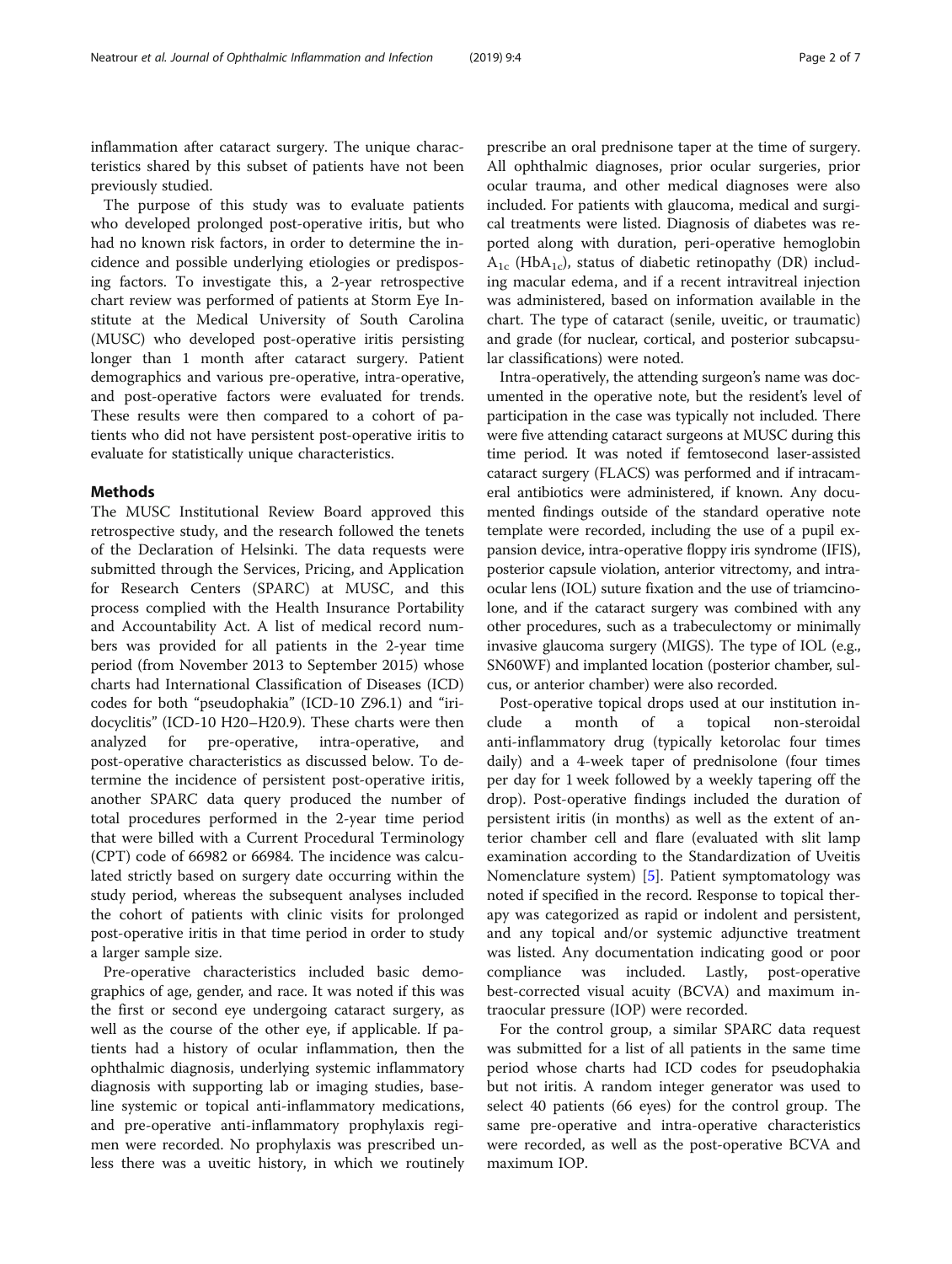Patient and peri-operative characteristics were analyzed with descriptive statistic calculations. Continuous variables were analyzed with a two-tailed  $t$  test and categorical variables were evaluated with the Fisher exact test. Visual acuity based on the Snellen chart was converted into logarithm of the minimum angle of resolution (logMAR) units. A  $p$  value of <0.05 was considered statistically significant for the analysis.

#### Results

During the 2-year time period, 2169 cataract surgeries were performed at MUSC. Of these cases, 38 eyes had post-operative iritis lasting longer than 1 month (1.75%). Eliminating eyes with a prior history of ocular inflammation or pre-existing systemic inflammatory or autoimmune diagnosis led to an incidence of 1.20% (26 eyes). After excluding the eyes with both post-operative iritis less than 6 months in duration and a prior history of inflammation, the incidence was 0.32% (7 eyes).

Thirty-nine patients (49 eyes) were seen in the clinic for the evaluation and management of prolonged post-operative iritis during the study time period. Figure 1 shows the relative distribution of patients categorized by the duration of post-operative iritis. Six [\[6](#page-6-0)] patients were excluded from this subset analysis because 3 patients were lost to follow-up and 3 patients had ongoing iritis at the time of data collection  $(n = 43)$ . The average duration in this subset was  $7.2$  ( $\pm$  7.7) months, and the median was 4 months.

The analysis of all patients comparing the cases of prolonged post-operative inflammation with the control cases showed that African American race and the use of an intra-operative pupil expansion device were statistically significant. When patients with prior ocular inflammation or pre-existing diagnosis were excluded, African American race remained statistically significant. After additionally excluding patients who had iritis for less



than 6 months post-operatively, history of diabetes became significant, in addition to African American race. Table [1](#page-3-0) summarizes the patient demographic and pre-operative/intra-operative characteristics.

The analysis of uveitis patients showed that 13 patients had a history of prior ocular inflammation. The types of uveitis cases reported were as follows: panuveitis (1); iritis (4); anterior and intermediate uveitis (2); episcleritis (2); and uveitis, not further specified (5). Four patients were taking prednisone or a disease-modifying antirheumatic drug at baseline. Four of the cataracts were described as uveitic. Intra-operatively, pupil expansion devices were used in 6 cases (5 iris hooks and 1 malyugin ring). No cases were complicated by a posterior capsular tear or anterior vitrectomy. The average duration of iritis amongst these patients was  $5.8$  ( $\pm$  5.0) months, and there were 7 cases of iritis lasting greater than 6 months. Post-operatively, about 50% of patients reported iritis symptoms (6 patients/8 cases) including pain, photophobia, and/or blurry vision. Additionally, 50% showed a rapid improvement with additional treatment.

Table [2](#page-3-0) provides a detailed summary of findings amongst diabetic patients in the iritis and control groups.

There were 19 patients diagnosed with glaucoma or as a glaucoma suspect receiving treatment. Table [3](#page-4-0) summarizes the treatment differences between the iritis and control groups. There were no statistical differences between the two groups.

The patients with prolonged iritis were separated into groups according to whether one or both eyes were affected (see Fig. [2\)](#page-4-0). Group 1 (10 patients) had persistent post-operative iritis in both eyes. Group 2 (14 patients) had both eyes operated, but only one eye had persistent iritis, which was evenly divided between the first or second eye being affected. Group 3 (15 patients) had persistent iritis in the one eye, but were still phakic in the other eye. All of the patients in group 1 were females, whereas the majority of patients in group 2 were males. Group 2 was compared to group 1 to assess the characteristics of cases where both eyes underwent cataract surgery and the one eye versus both eyes was affected. In group 2, 2 patients had iritis only in the eye where a pupil expansion device was used compared to the fellow eye where it was not used. Similarly, the patient with prior ocular trauma had prolonged iritis only in the affected eye. This analysis suggests that these factors may have a correlation with persistent iritis in this subset of patients, but the sample size is too small to derive statistical significance. History of diabetes was not statistically significant between groups 1 and 2.

Assessment of type and grade of the cataracts revealed that all patients in the control group had senile cataracts, whereas 4 patients in the persistent iritis group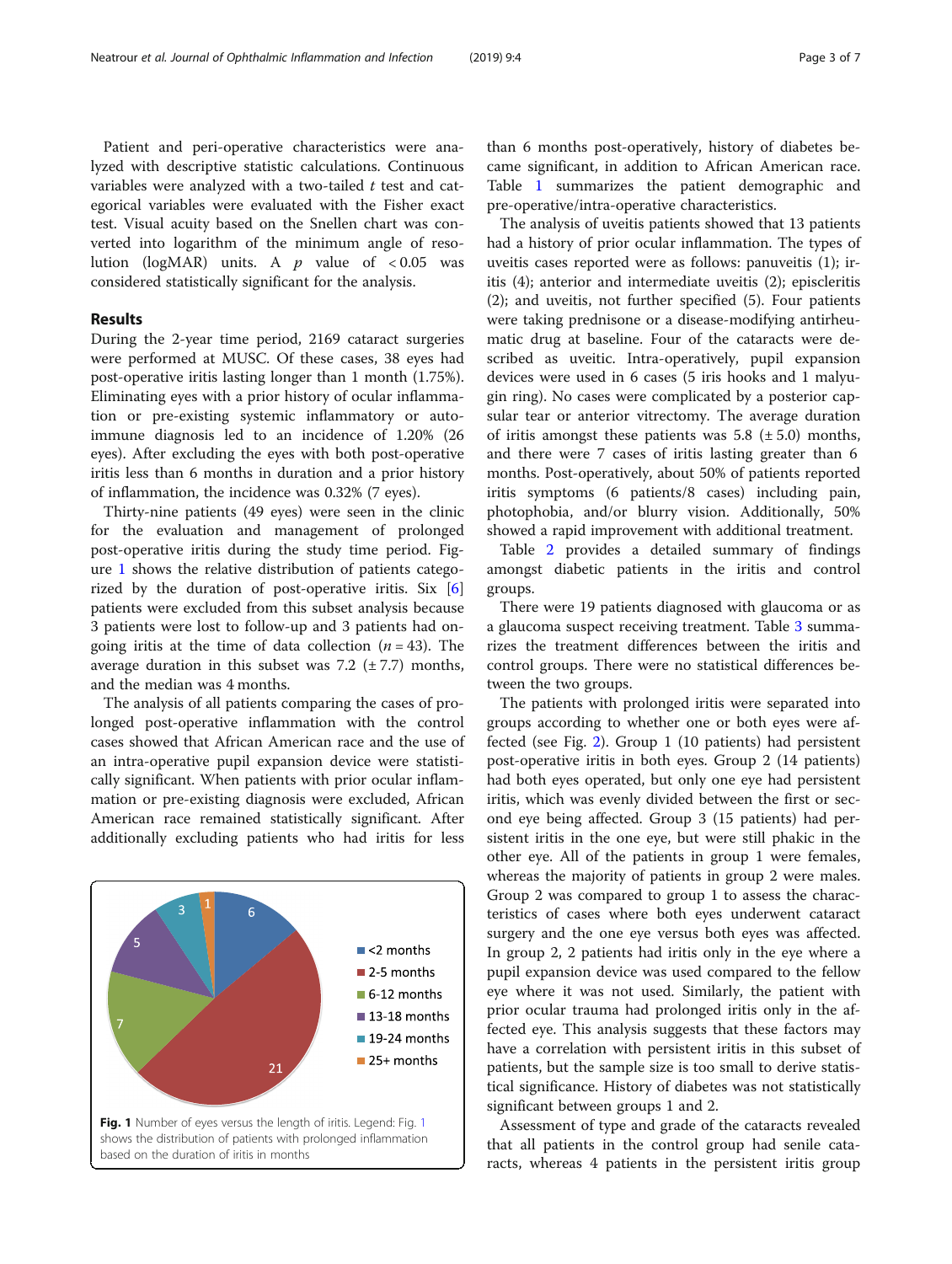| Characteristic                               | Control<br>group        | Iritis group           |           |                                           |                          |                                                            |           |  |
|----------------------------------------------|-------------------------|------------------------|-----------|-------------------------------------------|--------------------------|------------------------------------------------------------|-----------|--|
| Sample size (n)                              | All control<br>patients | All iritis<br>patients | $p$ value | Excluding prior<br>inflammation/diagnosis | $p$ value                | Iritis $> 6$ months and no prior<br>Inflammation/diagnosis | $p$ value |  |
| Patients                                     | 40                      | 39                     |           | 22                                        | $\overline{\phantom{0}}$ | 9                                                          |           |  |
| Demographic                                  |                         |                        |           |                                           |                          |                                                            |           |  |
| Mean age (years) $\pm$<br>standard deviation | $66.7 \pm 10.4$         | $65.8 \pm 14.1$        | 0.76      | $69.1 \pm 12.5$                           | 0.417                    | $70.8 \pm 16.6$                                            | 0.345     |  |
| Female sex $[n (%)]$                         | 25(63)                  | 30(77)                 | 0.163     | 17(77)                                    | 0.234                    | 6(67)                                                      | 1.00      |  |
| African American race [n]<br>(%)]            | 11(28)                  | 34 (87)*               | < 0.001   | 22 (100)*                                 | < 0.001                  | $9(100)*$                                                  | < 0.001   |  |
| Clinical history [n (%)]                     |                         |                        |           |                                           |                          |                                                            |           |  |
| Prior ocular inflammation                    | $\overline{0}$          | 13(33)                 |           |                                           |                          |                                                            | -         |  |
| Prior ocular trauma                          | 0                       | 2(5)                   | 0.241     | 1(5)                                      | 0.355                    | 1(11)                                                      | 0.184     |  |
| Comorbidities [n (%)]                        |                         |                        |           |                                           |                          |                                                            |           |  |
| Underlying systemic<br>diagnosist            | $\mathbf 0$             | 9(23)                  |           |                                           |                          |                                                            |           |  |
| Glaucoma                                     | 13(33)                  | 11(28)                 | 0.678     | 5(23)                                     | 0.417                    | 3(33)                                                      | 1.00      |  |
| <b>Diabetes</b>                              | 11(28)                  | 12(31)                 | 0.749     | 11(50)                                    | 0.076                    | $6(67)*$                                                   | 0.049     |  |
| Intra-operative finding [n (%)]              |                         |                        |           |                                           |                          |                                                            |           |  |
| Use of ring/hooks                            | 1(3)                    | $9(23)*$               | 0.007     | 2(9)                                      | 0.285                    | 2(22)                                                      | 0.083     |  |

<span id="page-3-0"></span>Table 1 Comparison of characteristics between patients with persistent post-operative iritis versus control group with associated p values

\*Significant at the 0.05 probability level

†The diagnoses were as follows: ulcerative colitis (1), sarcoidosis (4), multiple sclerosis (2), rheumatoid arthritis (1), ankylosing spondylitis (1), and HSV (1) ‡Of the 12 patients in this group, 0 had a recent intravitreal injection, and the peri-operative HbA<sub>1c</sub> ranged from 5.9–7.8%. Four of these patients had documented DR without cystoid macular edema (CME). One patient with diabetes was noted to have CME not due to DR. Two other patients were found to have pre-existing CME without the diagnosis of diabetes

had uveitic cataracts (the remainder were senile). Twenty-nine of the 66 eyes (43.9%) in the control group had grade 3 or greater cataracts versus 15 of the 49 eyes (30.6%) in the persistent iritis group.

Intra-operative characteristics of both groups were analyzed. Femtosecond laser-assisted surgery was used for 23 cases in the control group and 2 cases in the iritis group. Table [4](#page-5-0) summarizes the type of pupil expansion device used. One patient in the iritis group had IFIS requiring anterior vitrectomy (no cases of IFIS in the control group). That was also the only case where a sulcus IOL was placed (versus posterior chamber IOL in all other patients in both groups). Nine of the surgeries in the control group were combined with other procedures (e.g., trabeculectomy) versus only 3 of the surgeries in patients who developed persistent iritis. In the persistent iritis group, intracameral antibiotics were given in 85.7% of cases in the persistent iritis group and 95.4% of cases in the control group.

Post-operatively, average BCVA in the control group was  $0.16$  ( $\pm$  0.17) logMAR, and the average BCVA in the persistent iritis group was  $0.26$  ( $\pm$  0.43) logMAR. Average maximum IOP was 20 in the control group and 16 in the iritis group. Further analysis of the persistent iritis

|  |  |  | Table 2 Comparison of diabetic history and demographics between the iritis and control groups |  |  |  |
|--|--|--|-----------------------------------------------------------------------------------------------|--|--|--|
|  |  |  |                                                                                               |  |  |  |

|                                 | Iritis patients        | Control patients         |
|---------------------------------|------------------------|--------------------------|
| Diabetic patients               | 12                     | 11 (16 cases)            |
| + Diabetic retinopathy          | 4                      | 3                        |
| + Diabetic macular edema        |                        | $\mathbf{0}$             |
| + Recent intravitreal injection | $\mathbf{0}$           | $\mathbf{0}$             |
| Female sex                      | 9                      | 6                        |
| African American race           | 11                     | 6                        |
| Average $HbA_{1c}$              | 6.42% (5/12 known)     | 6.83% (10/16 known)      |
| Average duration of diabetes    | 49 months (3/12 known) | 50.7 months (7/16 known) |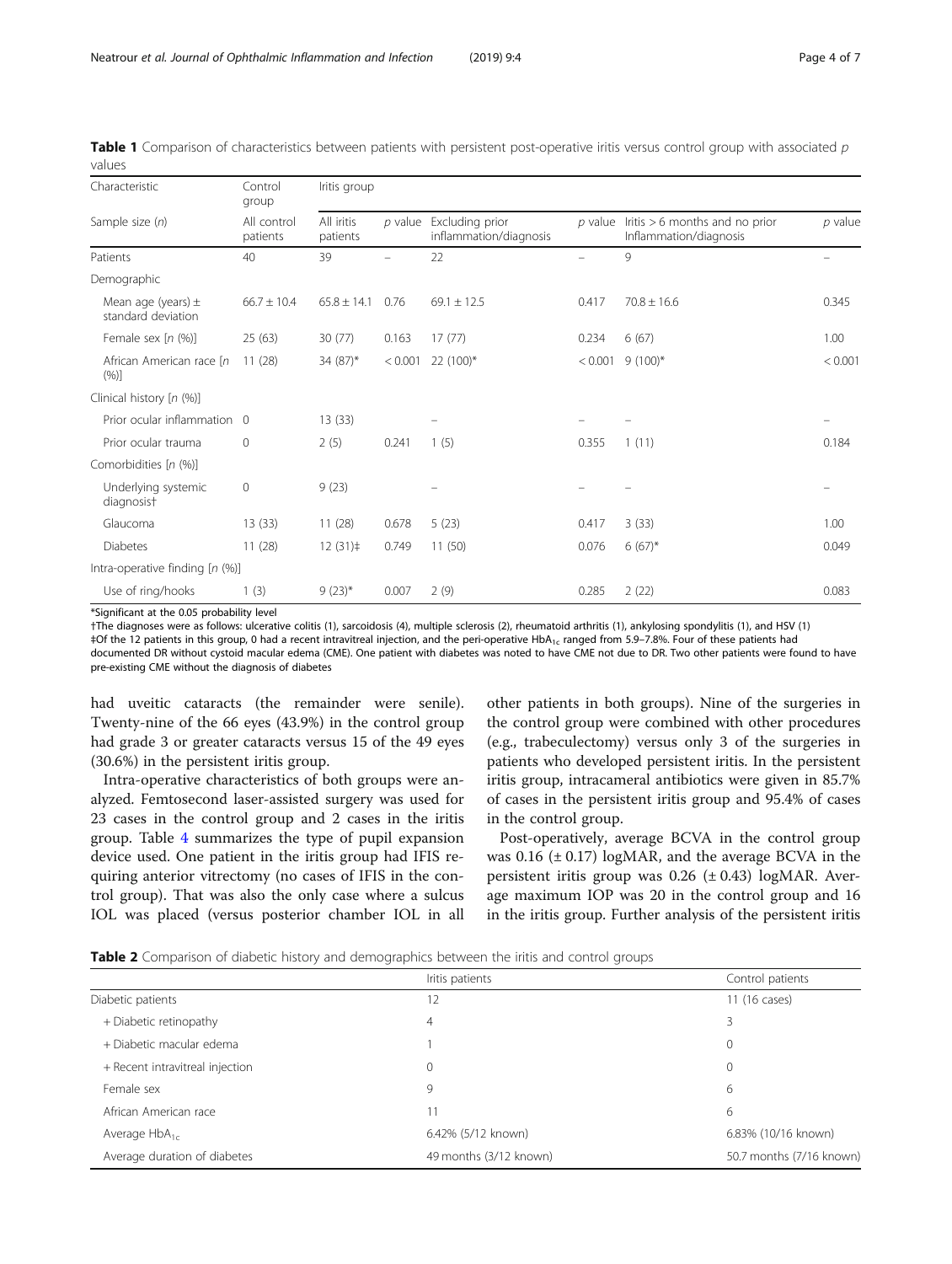| Treatment                              | All patients | Iritis patients | Control patients |
|----------------------------------------|--------------|-----------------|------------------|
| Medical                                |              |                 |                  |
| Alpha agonist                          | 6            |                 |                  |
| Carbonic anhydrase inhibitor (topical) | 8            | 4               | 4                |
| Beta blocker                           | 11           |                 | 6                |
| Prostaglandin analogue                 | 10           |                 |                  |
| Direct cholinergic agonist             |              | $\Omega$        |                  |
| Carbonic anhydrase inhibitor (oral)    |              |                 | 0                |
| Laser                                  |              |                 |                  |
| Selective laser trabeculoplasty        |              |                 |                  |
| Laser peripheral iridotomy             | ζ            |                 |                  |

<span id="page-4-0"></span>Table 3 Treatment comparison of glaucoma or glaucoma suspect patients

group is summarized in Table [5](#page-5-0). Compliance ratings were assigned based on attendance at scheduled follow-up visits and attending comments on adherence to treatment regimens. Two patients (2 eyes) were noted to have poor compliance.

### **Discussion**

This is the first report of risk factors associated with prolonged post-operative iritis in patients who underwent uncomplicated cataract surgery by phacoemulsification and who did not have a history of uveitis or other underlying inflammatory disorders. Prolonged post-operative iritis represents a significant burden amongst uveitis cases seen in the southeastern part of the USA. A study of uveitis diagnoses at the University of Virginia over a 30-year period revealed that 10% of all cases of uveitis were "post-procedural," with 48.7% of those cases (approximately 5% of the total burden) associated with cataract extraction and IOL implantation [\[6](#page-6-0)]. In our study, there was a significant association between a diagnosis of diabetes and an extended duration of

post-operative iritis lasting longer than 6 months. African American race was also significantly correlated with prolonged post-operative iritis when predisposing factors such as known prior uveitis episode(s) or an underlying inflammatory disease diagnosis were excluded.

The association of diabetes with prolonged post-operative inflammation after cataract surgery is perhaps not surprising in light of the link between inflammation and diabetes [[7](#page-6-0)]. In recent years, the theory that obesity leads to chronic systemic inflammation by activation of immune cells with the release of inflammatory mediators, and thereby increased the risk of metabolic disorders such as diabetes, has become well established [\[8\]](#page-6-0). Several studies have confirmed higher levels of flare correlating with inflammatory markers in the aqueous fluid in patients who are diabetic compared to non-diabetic patients [\[9,](#page-6-0) [10\]](#page-6-0). Higher levels of flare are associated with a breakdown of the blood-aqueous barrier in diabetic patients and may persist for many months after cataract surgery [\[11](#page-6-0)]. It may be theorized that persistent hyperglycemia and a chronic systemic pro-inflammatory state predispose diabetic patients to a prolonged course of

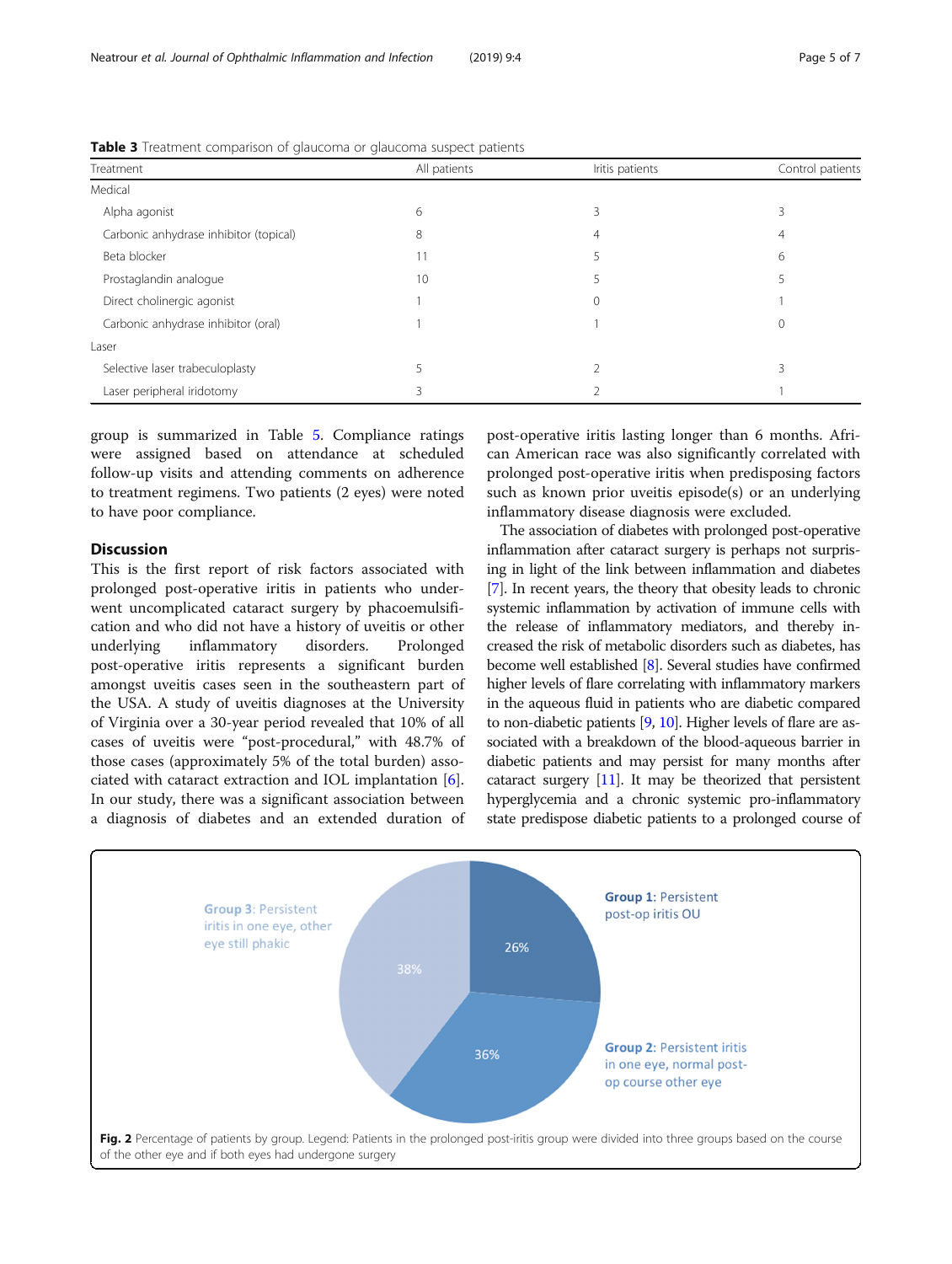<span id="page-5-0"></span>Table 4 Pupil expansion devices used for cases in the iritis and control groups and comparison of device choice based on inflammation history

|                                       | Malyugin ring | Iris hooks |
|---------------------------------------|---------------|------------|
| Total number of cases                 |               |            |
| Iritis group                          | 4             | 5          |
| Control group                         |               |            |
| Cases with prior ocular inflammation  |               | 5          |
| Cases with known inflammatory disease | 1*            | $3+$       |

\*Ulcerative colitis and ankylosing spondylitis (1)

†Multiple sclerosis (2) and sarcoidosis (1)

post-operative iritis refractory to standard 1-month topical steroid treatment tapers.

There have been several studies that have examined the differences in aqueous markers in diabetic and non-diabetic patients after cataract surgery. Miric et al. studied lens oxidative stress markers in patients after senile cataract extraction. Serum and lens levels of xanthine oxidase were higher in the diabetic than the non-diabetic group, and they positively correlated with  $HbA_{1c}$  concentration, suggesting that the diabetic state could possibly contribute to earlier cataract formation [[12\]](#page-6-0). Additionally, Mitrovic et al. found significantly altered levels of inflammatory mediators in the aqueous humor of diabetic patients following cataract surgery, leading to a predisposition for corneal edema [[13\]](#page-6-0). While the exact mechanism behind increased inflammation in diabetic eyes is unknown, there are probably many potential pathways involved. Prolonged inflammation within the eye may not follow the same patterns as inflammation elsewhere in the body due to its immune-privileged state.

African American race remained a statistically significant factor in all comparisons. This may be attributed to the fact that the African American race is an independent risk factor for inflammation and oxidative stress, positing that the inflammatory response following cata-ract surgery may be more robust in these patients [\[14](#page-6-0)].

Unsurprisingly, intra-operative pupil expansion device use correlated with prolonged post-operative iritis, likely due to iris trauma during insertion and manipulation of pupil expansion devices leading to disruption of the blood-aqueous barrier. The density of the cataract or history of previous ocular trauma did not appear to have an increased risk of prolonged post-operative inflammation in this study.

The incidence of persistent iritis in our study was 0.32%, which is similar to that previously reported by Patel et al. [\[3\]](#page-6-0). The incidence was 0.24% in Patel's study with the exclusion criteria similar to those of our own study: duration of iritis less than 6 months, prior uveitis or underlying systemic disease, penetrating trauma, endophthalmitis, retained lens material, neovascular glaucoma, and prior intraocular surgery.

This study is limited by sample size as well as the expected limitations of any retrospective data collection. The results were confined to information available in the electronic medical record and were subject to variability in provider documentation (e.g., various exam documentation styles, grading scales, codes), which can introduce bias. The incidence rate may be underestimated because the charts for the CPT data query were not all reviewed, so some cases of prolonged post-operative inflammation may have been missed. Certain parameters such as patient symptomatology and compliance with treatment regimen could not be evaluated unless they were deliberately reported in the charts. Multivariate analyses could not be run due to the relatively small sample size, which was partially limited by the ability to perform a comprehensive chart review since some information did not transfer or was not easily searchable during or pre-dating the conversion to electronic medical records. Despite these limitations, this report provides an extremely important first step in the evaluation of risk factors for prolonged post-operative iritis, which have not been previously reported in the literature.

Overall, in both groups, the post-operative refractive outcomes were excellent. Long-term refractive outcomes after cataract surgery are dependent on many factors, including pre-existing ocular morbidity, intra-operative complications, and development of post-operative sequelae such as cystoid macular edema or retinal detachment. While a prolonged post-operative inflammatory course may not necessarily lead to a worse visual acuity outcome, it can be associated with delayed post-operative visual recovery and with patient

Table 5 Post-operative symptomatology, exam findings, and treatment course in the prolonged iritis group

|                                                                 | Percentage of eyes | Number of eyes |
|-----------------------------------------------------------------|--------------------|----------------|
| Moderate to severe inflammation*                                | 59                 | 29             |
| Active symptomst                                                | 82                 | 40             |
| Indolent, persistent course without rapid response to treatment |                    |                |
| Supplemental therapy with oral prednisone                       |                    |                |

\*Defined as having at least 2+ cell or moderate/3+ flare

†The most common symptom expressed was pain (26 eyes), followed by photosensitivity (15 eyes), and blurry or decreased vision (11 eyes)